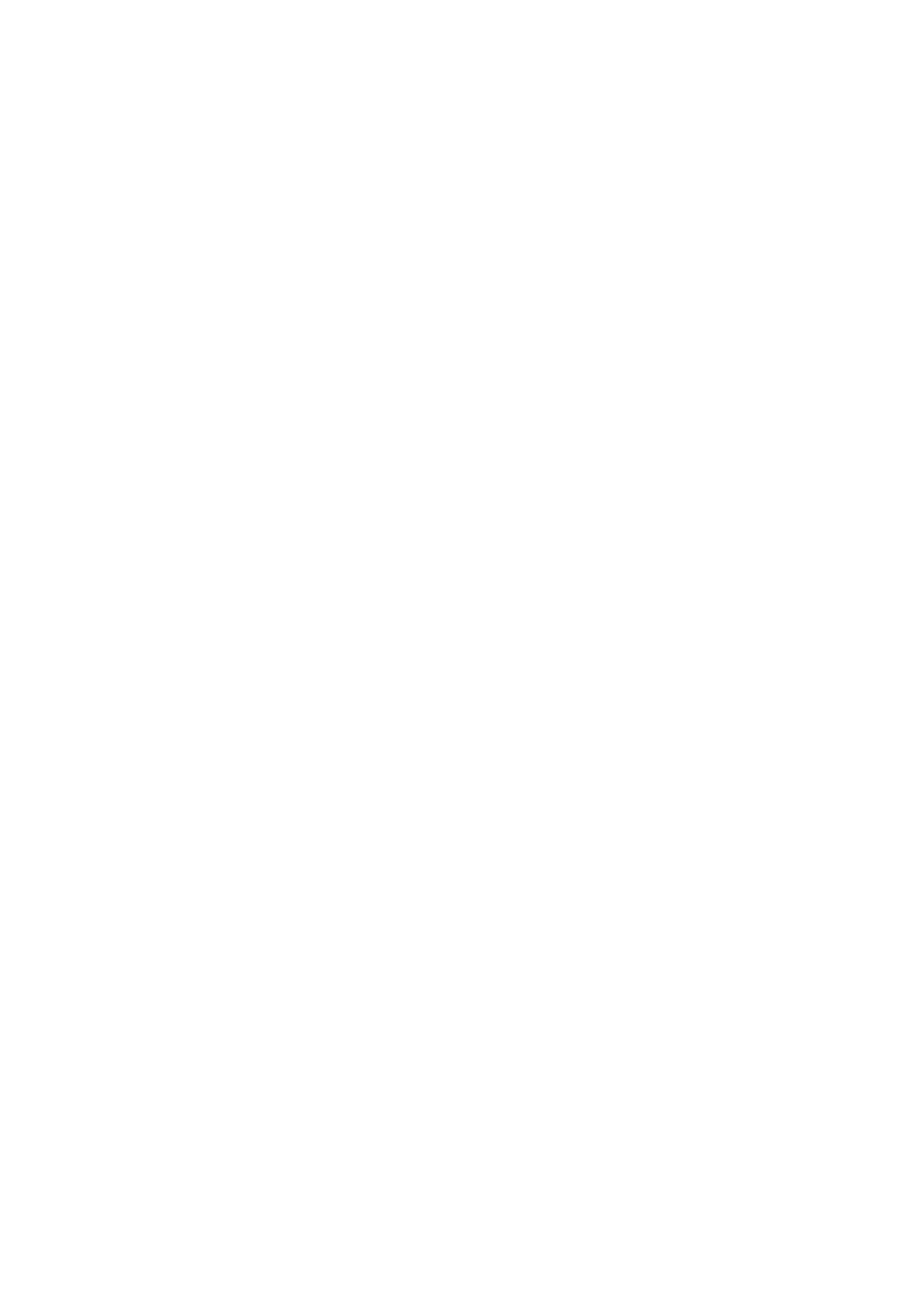ರಾಷ್ಟ್ರೀಯ ಪಠ್ಯಕ್ರಮ ಚೌಕಟ್ಟು (NCF 2005) ಮತ್ತು ಶಿಕ್ಷಕರ ಶಿಕ್ಷಣದ ರಾಷ್ಟ್ರೀಯ ಪಠ್ಯಕ್ರಮ ಚೌಕಟ್ಟು (2009)ಗಳು ಭಾರತದಲ್ಲಿನ ಶಿಕ್ಷಣಕ್ಕಾಗಿ ಮಹಾದಾಸೆಯ ದೃಷ್ಠಿಕೋನವನ್ನು ನೀಡಿವೆ. ಇದರಲ್ಲಿ ಎಲ್ಲಾ ಶಾಲೆಗಳು ಸದೃಢವಾದ ಕಲಿಕಾ ವಾತಾವರಣವನ್ನು ಒದಗಿಸುತ್ತವೆ. ಈ ದೃಷ್ಟಿ ಕೋನವನ್ನು ಸಾಕಾರಗೊಳಿಸಲು ಶಿಕ್ಷಕರಿಗೆ ಹಾಗೂ ಶಿಕ್ಷಕ ಶಿಕ್ಷಕರಿಗೆ(ತರಬೇತುದಾರರಿಗೆ) ಸಹಾಯ ಹಸ್ತ ನೀಡುವುದೇ ಟೆಸ್–ಇಂಡಿಯಾ OERನ ಮುಖ್ಯ ಉದ್ದೇಶವಾಗಿದೆ. ಈ ಉದ್ದೇಶವನ್ನು ಈಡೇರಿಸಲು ಶಿಕ್ಷಕರನ್ನು 'ವಿದ್ಯಾರ್ಥಿ'ಗಳೆಂದು ಪರಿಗಣಿಸಿ ಅವರು ತಮ್ಮ ವೃತ್ತಿಯಲ್ಲಿ ಅವಶ್ಯಕವಿರುವ ಸಾಧನ ಹಾಗೂ ವಿಧಾನಗಳನ್ನು ಬೆಳೆಸಿಕೊಳ್ಳುವಲ್ಲಿ ನ್ಯೆಪುಣ್ಯತೆಯನ್ನು ಹೊಂದುವಂತೆ, ಬೋಧನೆಯ ಮತ್ತು ಕಲಿಕೆಯ ವಿಧಾನಗಳಲ್ಲಿ ಸಕ್ರಿಯವಾಗಿ ತೊಡಗಿಸಿಕೊಳ್ಳಲು ಸಹಾಯವಾಗುವಂತೆ ಸಂಪನ್ಮೂಲ ರಚಿಸಲಾಗಿದೆ. OER ಮುಖ್ಯ ಲಕ್ಷಣವೆಂದರೆ ಶಿಕ್ಷಕರು ಘಟಕಗಳನ್ನು, ವೈಯಕ್ತಿಕ ಚಟುವಟಿಕೆಗಳನ್ನು, ಕೇಸ್ ಸ್ಪಡಿಗಳನ್ನು ಬಳಸಿ, ಅವರ ವೃತ್ತಿ ಕೌಶಲ್ಯವನ್ನು ವೃದ್ಧಿಸಿಕೊಂಡು ಅವುಗಳನ್ನು ನೂತನ ಸಂದರ್ಭಗಳಿಗೆ ಮತ್ತು ವಿಷಯಗಳಿಗೆ ಅನ್ವಯಿಸುವುದು.

ಎಲ್ಲಾ ವಿಷಯಗಳಿಗೂ ಹಾಗೂ ಎಲ್ಲಾ ಹಂತಗಳಿಗೂ ಅನ್ವಯವಾಗುವ ಈ ಪ್ರಮುಖ ಸಂಪನ್ಮೂಲಗಳು, ಭಾರತದ ಶಿಕ್ಷಣ ನೀತಿ ಮತ್ತು ಟೆಸ್ ಇಂಡಿಯಾ OERನಲ್ಲಿನ ಮಾದರಿಯಂತೆ, ಶಿಕ್ಷಕರಿಗೆ ಶ್ಶೈಕ್ಷಣಿಕ ಕ್ಷೇತ್ರದಲ್ಲಿನ ಪ್ರಮುಖ ವಿಧಾನಗಳ ಬಗ್ಗೆ ಮುಂದುವರಿದ ಪ್ರಾಯೋಗಿಕ ಸಲಹೆಗಳನ್ನು ನೀಡುತ್ತವೆ. ಟೆಸ್ ಇಂಡಿಯಾದ ಪ್ರಾಯೋಗಿಕ ತತ್ವಗಳನ್ನೊಳಗೊಂಡಂತೆ ವಿದ್ಯಾರ್ಥಿಗಳನ್ನು ಸಂಘಟಿಸುವ ವಿಧಾನಗಳು, ಕಲಿಕಾ ಚಟುವಟಿಕೆಗಳು ಮತ್ತು ಶಿಕ್ಷಕ- ವಿದ್ಯಾರ್ಥಿ ಮತ್ತು ವಿದ್ಯಾರ್ಥಿ –ವಿದ್ಯಾರ್ಥಿಗಳ ನಡುವಿನ ಒಡನಾಟವನ್ನು ಏರ್ಪಡಿಸುವ ವಿಧಾನಗಳನ್ನು ಒಳಗೊಂಡಿದೆ. ಶಿಕ್ಷಕರಿಗೆ ಹಾಗೂ ಶಿಕ್ಷಕ ಶಿಕ್ಷಕರಿಗೆ(ತರಬೇತುದಾರರಿಗೆ) ವೆಬ್ಸೈಟ್ ನಲ್ಲಿ ಈ ಪ್ರಮುಖ ಸಂಪನ್ಮೂಲಗಳು ಲಭ್ಯವಿದೆ.

#### **ವೀಡಿಯೀ ಸಂಪನೂೂಲಗಳು**

ಟೆಸ್ ಇಂಡಿಯಾದವರು ತಯಾರಿಸಿದ ವೀಡಿಯೋ ಕ್ತಿಪ್ಗಳ ಸಮೂಹವು ತರಗತಿಯಲ್ಲಿನ ಭಾಗವಹಿಸುವಿಕೆಯ ಪ್ರಮುಖ ತಂತ್ರಗಳನ್ನು ವಿವರಿಸುತ್ತವೆ. (ಪ್ರಮುಖ ಸಂಪನ್ಮೂಲಗಳ ವಿಷಯಗಳಿಗೆ ಸರಿಹೊಂದುವಂತೆ) ಶಿಕ್ಷಕರು ಹಾಗೂ ವಿದ್ಯಾರ್ಥಿಗಳು ಭಾಗವಹಿಸುವಿಕೆಯ ಅಭ್ಯಾಸಗಳನ್ನು, ಭಾರತೀಯ ತರಗತಿಗಳಲ್ಲಿ ಬಳಸುವುದನ್ನು ಈ ಕ್ಲಿಪ್ ಗಳಲ್ಲಿ ನಾವು ಕಾಣಬಹುದಲ್ಲದೇ, ನಿರ್ದಿಷ್ಟ ಕ್ರಿಯೆಗಳನ್ನು ಹಾಗೂ ನಡತೆಗಳನ್ನು ವೀಕ್ಷಕರು ಗುರುತಿಸಲು ವೀಕ್ಷಕ ವಿವರಣೆಯನ್ನು ಕೇಳಬಹುದು. ಈ ವೀಡಿಯೋ ಕ್ತಿಪ್ಗಳನ್ನು ಹಿಂದಿ ತರಗತಿಗಳಲ್ಲಿ ಚಿತ್ರೀಕರಿಸಿದ್ದು, ವಿವಿಧ ರಾಜ್ಯಗಳಿಗೆ ಅನುಗುಣವಾಗಿ ವೀಕ್ಷಕ ವಿವರಣೆಯನ್ನು ಭಾಷಾಂತರಿಸಲಾಗಿದೆ. ಈ ವೀಡಿಯೋ ಕ್ಲಿಪ್1ಳಿಗೆ ಲಿಂಕ್1ಳನ್ನು ವೀಡಿಯೋ ಚಿತ್ರದ ಮೂಲಕ OERಗಳಲ್ಲಿ ನಿರ್ದಿಷ್ಟ ಸ್ಥಳಗಳಲ್ಲಿ ತೋರಿಸಿದ್ದು, ಅಂತರ್ಜಾಲದ ಮೂಲಕ ಬಳಕೆದಾರರು ಇದನ್ನು ಬಳಸಬಹುದಾಗಿದೆ. ಈ ವೀಡಿಯೋ ಕ್ಲಿಪ್ಗಳನ್ನು ಟ್ಯಾಬ್ಲೆಟ್, ಪಿಸಿ, ಡಿ.ವಿ.ಡಿ, ಮೊಬೈಲ್ ಫೋನ್ಗಳಲ್ಲಿ ಹಾಗೂ ಎಸ್.ಡಿ ಕಾರ್ಡ್ ಮೂಲಕ ಬಳಸಲು ಬಳಕೆದಾರರು ಇವುಗಳನ್ನು ಡೌನ್ಲೋಡ್ ಮಾಡಬಹುದಾಗಿದೆ. ([http://www.tess-india.edu.in/\)](http://www.tess-india.edu.in/)

#### *Version 2.0 EE01TESSKNV1*

*Except for third party materials and otherwise stated, this content is made available under a Creative Commons Attribution-ShareAlike licence:<http://creativecommons.org/licenses/by-sa/3.0/>*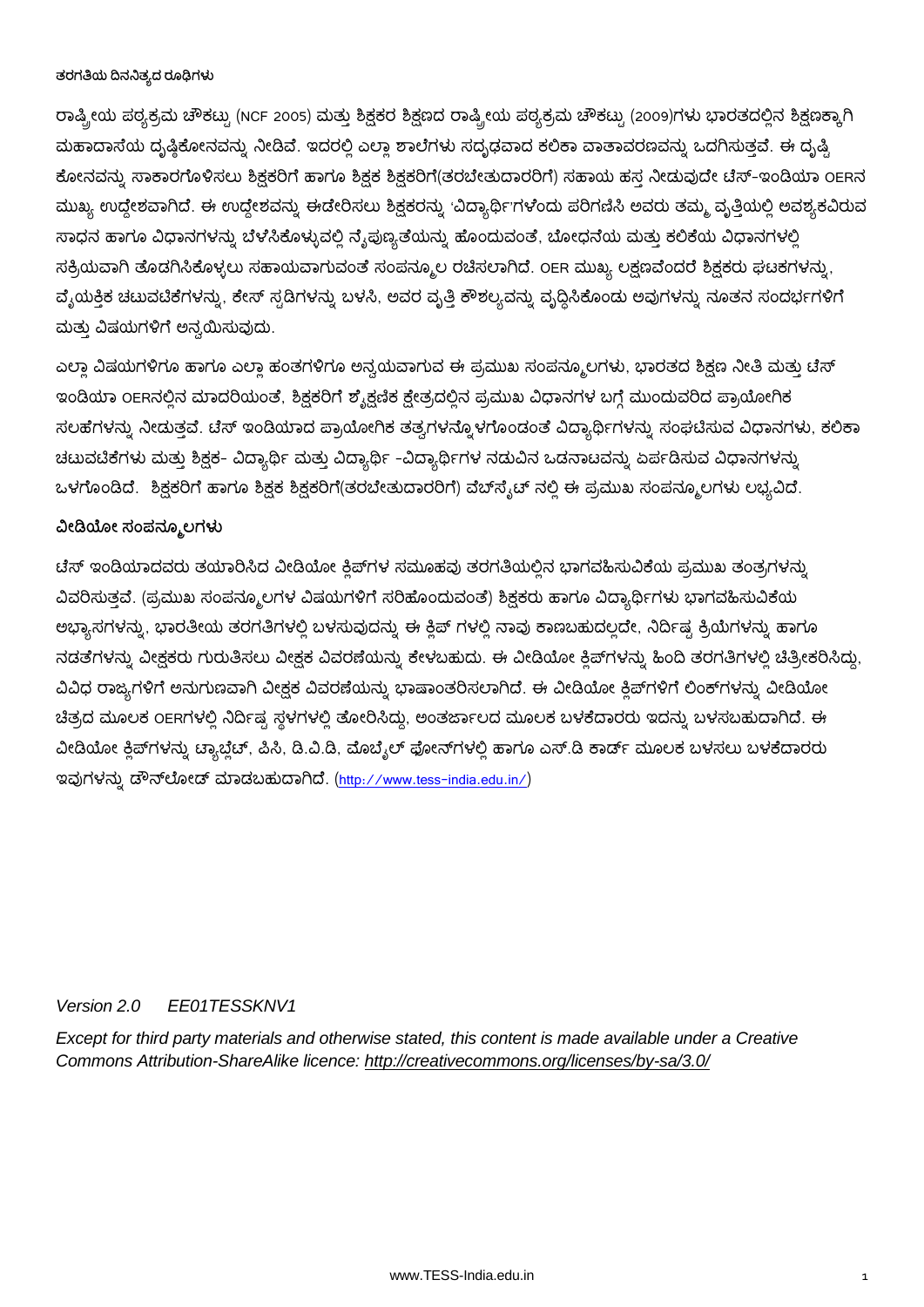# What this unit is about

This unit is about developing your routines for using English in the classroom. The focus is on the key language skills of speaking and listening.

Think of all the things you and your students say, at the start and end of the school day, and in between formal lessons. These moments are all regular opportunities for language teaching and learning.

You are probably the most important source of English for your students, especially if they are not exposed to English in their homes or their community.

Maybe you do not feel 100% confident about your own English. But English is acceptably spoken in a very wide range of accents, and with different levels of competence, everywhere in the world.

Everyone can learn English with encouragement and practice. The activities, case studies and resources in this unit are designed to help you get started to develop routines for using English in your classroom.

### **ಈ ಘಟಕದಲ್ಲಿಏನಿದೆ ?**

ನಿಮ್ಮ ತರಗತಿಯಲ್ಲಿ ಇಂಗ್ಲಿಷ್ ಬಳಸಲು ಬೇಕಾಗಿರುವ ದಿನನಿತ್ಯದ ರೂಢಿಗಳ ಬಗ್ಗೆ ಈ ಘಟಕದಲ್ಲಿ ಚರ್ಚಿಸಲಾಗಿದೆ. ಭಾಷೆಯ ಮುಖ್ಯ ಕೌಶಲಗಳಾದ ಆಲಿಸುವುದು ಮತ್ತು ಮಾತಾಡುವುದಕ್ಕೆ ಇಲ್ಲಿ ಹೆಚ್ಚು ಒತ್ತು ಕೊಡಲಾಗಿದೆ.

ಶಾಲೆಯಲ್ಲಿ ದಿನ ಶುರುವಾಗುವಾಗ, ನಡೆಯುತ್ತಿರುವಾಗ, ಮತ್ತು ಮುಗಿಯುವಾಗ ನೀವು ಮತ್ತು ನಿಮ್ಮ ಮಕ್ಕಳು ಏನೆಲ್ಲಾ ಹೇಳುತ್ತೀರ ಎನ್ನುವುದರ ಬಗ್ಗೆ ಯೋಚಿಸಿ. ಈ ಸಂದರ್ಭಗಳು ಭಾಷೆಯ ಕಲಿಕೆಗೆ ಪೂರಕ ಅವಕಾಶಗಳಾಗಿವೆ. ಬಹುಶಃ ನಿಮ್ಮ ಮಕ್ಕಳಿಗೆ ಇಂಗ್ಲಿಷ್ ಪರಿಚಯಕ್ಕೆ ನೀವೇ ಮೂಲ, ಅದರಲ್ಲೂ ಅವರ ಮನೆ ಅಥವಾ ಸಮುದಾಯದಲ್ಲಿ ಇಂಗ್ಲಿಷ್ ಪರಿಚಯವೇ ಇಲ್ಲದಿದ್ದಲ್ಲಿ ಇದು ಇನ್ನೂ ಹೆಚ್ಚು ನಿಜವಾಗುತ್ತದೆ.

ನಿಮಗೆ ಇಂಗ್ಲಿಷ್ ಭಾಷೆ ಬಳಸುವುದರ ಬಗ್ಗೆ ಸಂಪೂರ್ಣ ಆತ್ಮವಿಶ್ವಾಸವಿಲ್ಲದಿರಬಹುದು. ಆದರೆ, ಪ್ರಪಂಚದಲ್ಲಿ ಜನರು ವಿವಿಧ ಶೈಲಿಗಳಲ್ಲಿ ಹಾಗೂ ಸಾಮರ್ಥ್ಯದಲ್ಲಿ ಇಂಗ್ಲಿಷ್ ಮಾತಾಡುವುದನ್ನು ಒಪ್ಪಿಕೊಂಡಿರುವುದು ನಿಜವಷ್ಟೇ.

ಪ್ರತಿಯೊಬ್ಬರೂ ಸಹ ಉತ್ತೇಜನ ಮತ್ತು ಅಭ್ಯಾಸದೊಂದಿಗೆ ಇಂಗ್ಲಿಷ್ ಕಲಿಯಲು ಸಾಧ್ಯ. ಈ ಘಟಕದಲ್ಲಿ ನಿಮ್ಮ ತರಗತಿಯಲ್ಲಿ ದಿನನಿತ್ಯದ ರೂಢಿಗಳನ್ನು ಬಳಸಿ ಇಂಗ್ಲಿಷ್ ಕಲಿಯಲು ಬೇಕಾಗಿರುವ ಚಟುವಟಿಕೆಗಳು, ಸಂದರ್ಭ ಅಧ್ಯಯನಗಳು ಹಾಗೂ ಸಂಪನ್ಮೂಲಗಳನ್ನು ಕೊಡಲಾಗಿದೆ.

# What you can learn in this unit

- To increase classroom routines for English speaking and listening.
- To use English language games with your students.
- To practice English at your level.

### **ಈ ಘಟಕದಲ್ಲಿ ನಿೀವೆೀನು ಕಲ್ಲಯಬಹುದು?**

- ಇಂಗ್ಲಿಷ್ ಆಲಿಸಲು ಹಾಗೂ ಮಾತನಾಡಲು ತರಗತಿಯಲ್ಲಿ ದಿನನಿತ್ಯದ ರೂಢಿಗಳನ್ನು ಹೆಚ್ಚಿಸುವುದು.
- ಇಂಗ್ಲಿಷ್ ಭಾಷಾ ಆಟಗಳನ್ನು ಬಳಸುವುದು.
- ನಿಮ್ಮ ಹಂತದಲ್ಲಿ ಇಂಗ್ಲಿಷ್ ಅಭ್ಯಾಸ ಮಾಡುವುದು.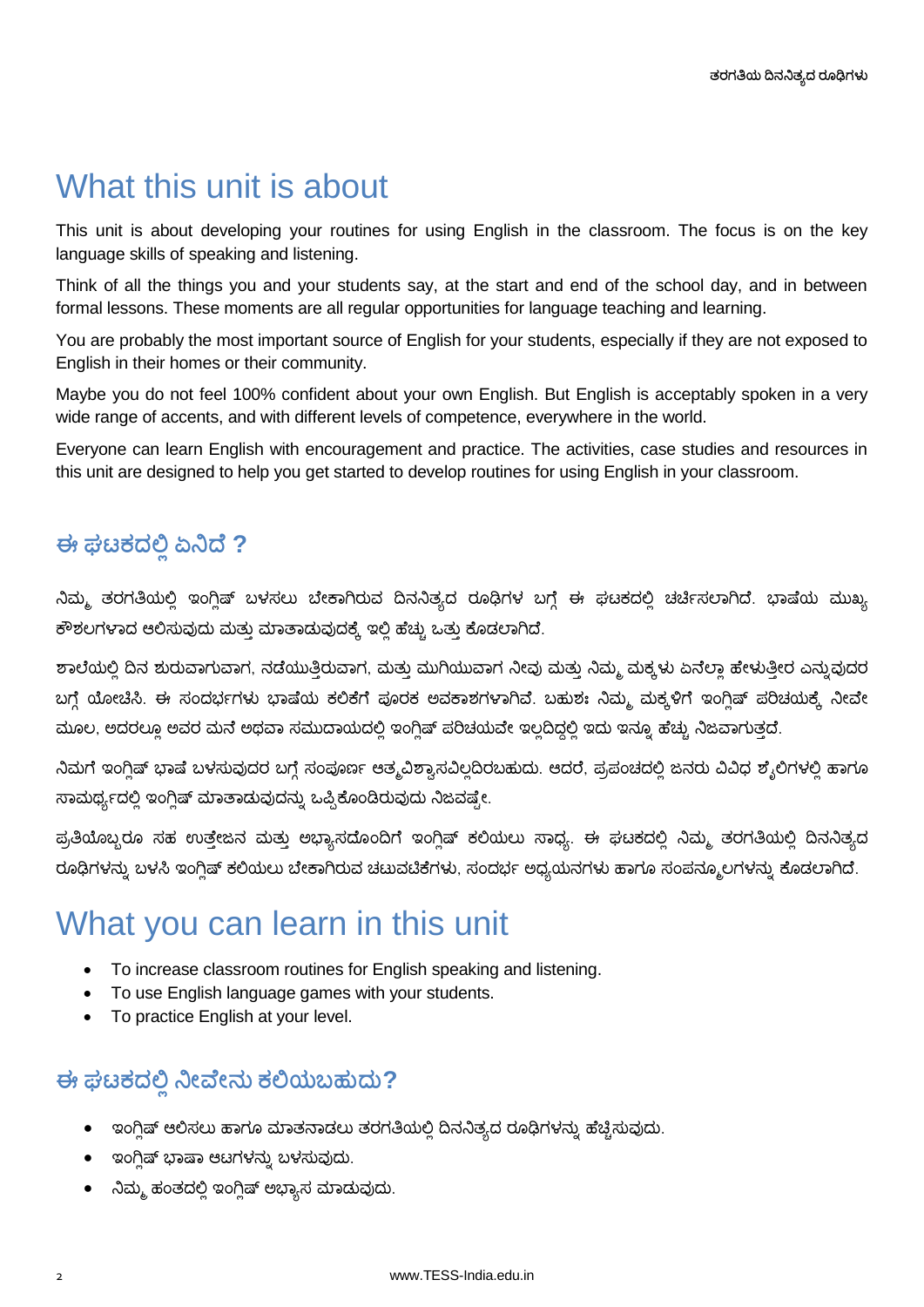# 1 Using teacher talk

You start by thinking about 'teacher talk' and how you can use this for English.

### **Activity 1: 'Teacher talk': a planning activity**

Have you seen small children play 'Teacher Teacher'? Maybe you played this game as a child. Students like to imitate (಄ನಟಕ್ರಣೆ) the teacher and can learn 'teacher talk', or the language of 'classroom management',

even though no one actually 'teaches' them these words and phrases. So whatever you say and do in the classroom, your students this will also begin to say and do. You can use this knowledge to generate language practice, spontaneously and with variations.

Read the sentences below in English. Read them aloud, to yourself or with a colleague.

Tick the ones you already use in the classroom with your students.

- 'Good morning/good afternoon/good evening, students/class.'
- 'Please sit down/Yes, you may sit down now.'
- 'Please stand up. Thank you!'
- 'Please stand up when you speak.'
- 'Who knows this word?'
- 'Put your hands up, please! Those who know the answer!/Those who have finished their work! Hands down!'
- Yes, come in, please.'
- 'Please wait.'
- 'Let the others speak!'
- 'One at a time, please.'
- 'Please come to the board and write the date.'
- 'Thank you. Please go back to your place now.'
- 'Open your books/notebooks. Close your books.'
- 'You may go out.'
- 'See you tomorrow.'

Are there other words or sentences in English you already use that are not on this list?

Now choose sentences from the list that you have not tried out before. Practise these sentences aloud, at home or with a fellow teacher. See if you can vary or improvise on the sentences.

Gestures (಄ಭಿನಯ) will help students understand you. How would you mime sentences such as 'Open your

books', and 'Come in'? Practise the gestures as you say the sentences.

When you are confident about a phrase, try using it with your students. Gradually increase the number of English phrases you use with your students each week. Don't give up if at first they don't respond to you – by using gestures the students will slowly learn these English phrases.

In Case Study 1, see how a teacher tries to improve his own English so that he can practise along with his students.

### **Case Study 1: Mr Meganathan practises English**

*Mr Meganathan teaches all the subjects to his Class III students. They are all first generation students. When Mr Meganathan started his job as a teacher, English was not taught at primary level. But after a few*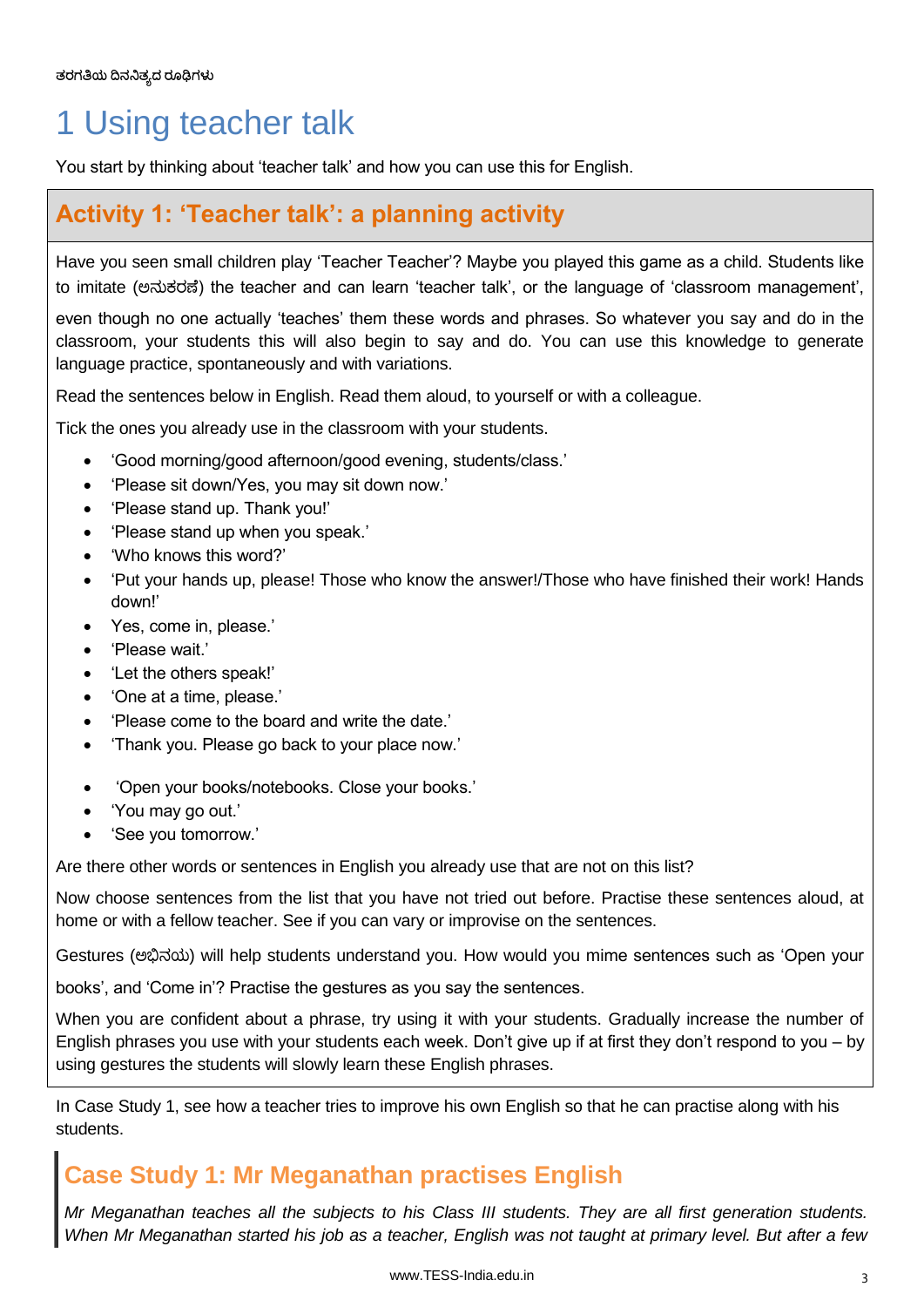*years, the state government decided to introduce English from Class I. All the primary teachers of the state were given five days of training in the methodology of teaching the English language.* 

Even after the training, I still felt insecure. My own knowledge of English was very limited and I felt uncomfortable speaking English, worrying that I was making mistakes. I decided to listen to English language radio programmes every day. I also asked my wife to converse in English with me every evening, because her English was better than mine.

I also practised speaking simple sentences in English such as 'How are you?', 'My name is Mr Meganathan', 'I am a teacher' and 'I live in Bangalore' by recording these sentences on my mobile phone. I would play them back, listen to them and re-record myself to improve further. I must admit, sometimes I felt a bit silly (ಮುಟಾಳನಂತೆ ಅನಿಸಿತು) 'rehearsing' like this, but I found that it really did improve my English and made me feel more confident.

I prepared a list of everyday classroom instructions with another teacher in school, for example: 'Sit down now, please', 'Everybody up', 'Can you come to the board?', 'I want you to make two lines' and 'Can you make a big circle?' I practised saying these instructions loudly and clearly at home. I started giving instructions in English in the classroom, speaking slowly and using gestures and actions.

The students responded well. I try not to worry about the mistakes I make or the students make – I don't want them to be afraid to take part. I know that mistakes happen when we learn anything new. I try to make sure my students feel rewarded for having a go rather than punished for getting it wrong.

ನನ್ನ ಪ್ರಯತ್ನವು ಮಕ್ಕಳ ಇಂಗ್ಲಿಷ್ ಬಳಕೆಯನ್ನು ಪ್ರೋತ್ಸಾಹಿಸುವುದೇ ವಿನಃ ತಪ್ಪುಗಳನ್ನು ಶಿಕ್ಷಿಸುವುದಿಲ್ಲ.



### Pause for thought

- What were the sources of English for Mr Meganathan?
- What else could Mr Meganathan do to improve his English?
- What do you do to practise English?
- Who can you practise with?
- What sources of English can you listen to regularly?

# 2 Establishing classroom routines to use more English

### **Activity 2: Increase your use of English**

Think about the activities that you routinely do in the class and what you say to students before, during and after these activities. Rework what you usually say in Kannada or the local language to English.

Make a copy of Table 1 and fill in what you would say on the right-hand side. We have provided one example for you.

*Table 1 Increasing your use of English.* 

| Getting ready for a game      | 'Are you ready to start?' |
|-------------------------------|---------------------------|
| Beginning a lesson            |                           |
| Instructions for using a book |                           |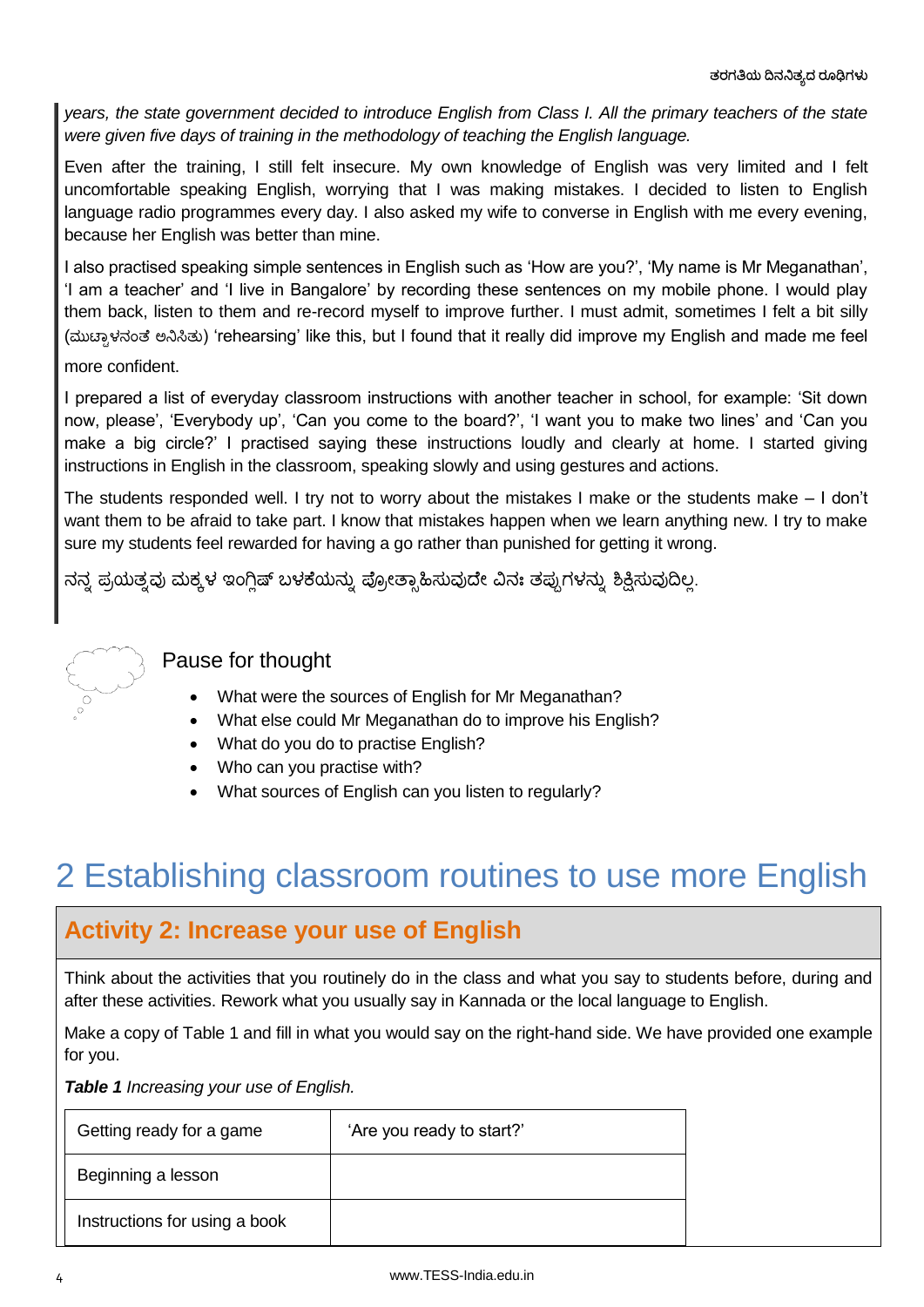| Maintaining discipline      |  |
|-----------------------------|--|
| Ending a lesson             |  |
| Organising students to move |  |

Practise saying these words in English, aloud, slowly and then a bit faster. Work out appropriate gestures or actions for each instruction or comment. Practise with a friend, relative or colleague.

When you feel confident, try out your new English sentences in the classroom. Use gestures, and encourage students to respond in English or in kannada or in the local language.

Make it a habit to greet students in English, and to give instructions in English for things that you do every day in your classroom.

Teach students to say 'thank you', 'please' and other polite words for requests by using these words yourself when you speak to them. Also, teach them to say 'good morning', 'sorry' and 'excuse me' to you and to each other; and to use the appropriate expressions for permission to enter, go out or speak – for example, 'May I …?' and 'Can I …?' Use English to talk about keeping the classroom tidy, or to count the number of students who are present. When you do these things regularly, your own confidence in English will also improve.



When you evaluate students listening and speaking in English, you may observe that they understand the general meaning without understanding individual words. For example, when you say 'See you tomorrow', every day when school time is over, students will pick up this phrase. They may understand that it is a form of saying 'Goodbye', because of when you say it, but they will not know the meaning of each word in isolation.

You can note, over time, students who remember words and sentences they have heard repeated or routinely, and students who start to use their learning in new situations. Students who recall 'See you tomorrow' will learn the word 'tomorrow' and will start to use it in new ways – for instance, 'Tomorrow I go to the city.' Or they might say 'See you' as a way of saying 'Goodbye'.

You can assess these informal, unplanned opportunities for spontaneous language practice. Support students' speaking by encouraging all the efforts that they make to speak English, no matter how small. Try to listen carefully when they speak, and do not interrupt to correct small errors. For evaluation, keep a large notebook with a page or two for each student. Use this to build evidence for records of achievement. Note down which students speak easily and confidently, and which students are still too shy to speak. Give the shy ones more opportunities and encouragement to say something in English, and praise them for doing so.

ಮಕ್ಕಳು ಇಂಗ್ಲಿಷ್ ಆಲಿಸುವುದು ಮತ್ತು ಮಾತಾಡುವುದನ್ನು ಪರಿಶೀಲಿಸಿದಾಗ, ಅವರು ಪ್ರತಿಯೊಂದು ಪದದ ಅರ್ಥವನ್ನು ಅರ್ಥೈಸಿಕೊಳ್ಳದೇ, ಒಟ್ರಾರೆಯಾಗಿ ಆ ವಾಕ್ಯವನ್ನು ಗ್ರಹಿಸಿರುವುದನ್ನು ನೀವು ಗಮನಿಸಿರಬಹುದು.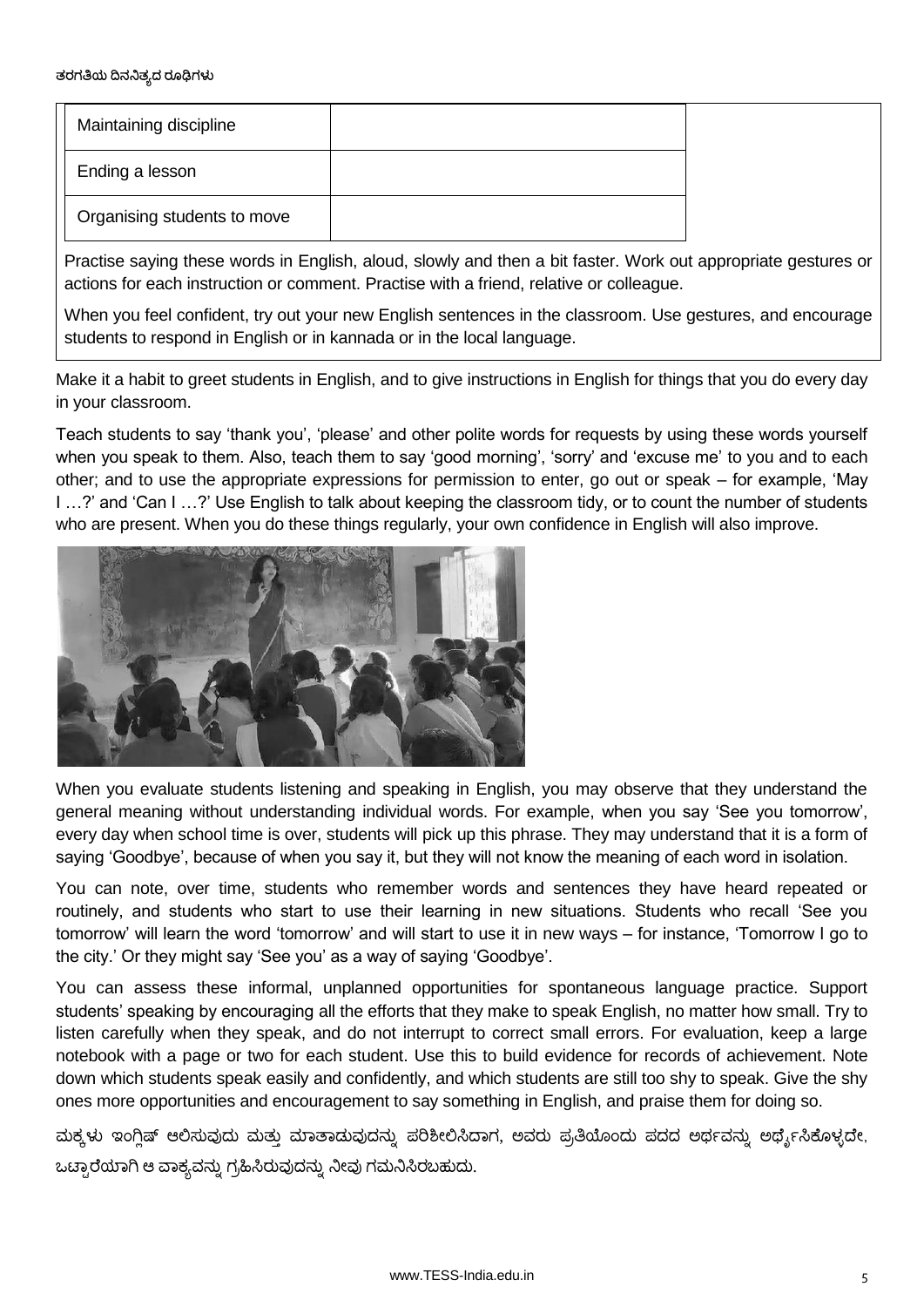ಉದಾಹರಣೆಗೆ, ನೀವು ಶಾಲೆ ಮುಗಿದಾಗ ಪ್ರತಿದಿನವೂ ''see you tomorrow'' ಎಂದು ಹೇಳಿದಾಗ ವಿದ್ಯಾರ್ಥಿಗಳು ಅದನ್ನು ಕಲಿತಿರಬಹುದು. ಅವರು ಇದನ್ನು ಶಾಲೆಯಿಂದ ಹೊರಡುವಾಗ "Good bye" ಹೇಳುವ ವಾಕ್ಯವೆಂದು ತಿಳಿದಿರಬಹುದು. ಆದರೆ, ಅವರಿಗೆ ಆ ವಾಕ್ಯದಲ್ಲಿನ ಪ್ರತಿಯೊಂದು ಪದದ ಅರ್ಥ ಪ್ರತ್ಯೇಕವಾಗಿ ತಿಳಿದಿರುವುದಿಲ್ಲ.

ವಿದ್ಯಾರ್ಥಿಗಳು ಅವರು ಪ್ರತಿನಿತ್ಯ ಅಥವಾ ಪದೇ ಪದೇ ಕೇಳಿರುವ ಪದ ಹಾಗೂ ವಾಕ್ಯಗಳನ್ನು ನೆನಪಿಟ್ಟುಕೊಂಡಿರುವುದಲ್ಲದೆ, ಅವರು ಅದನ್ನು ಹೊಸ ಹೊಸ ಸನ್ನಿವೇಶದಲ್ಲಿ ಬಳಸುವುದನ್ನು ಗಮನಿಸಿರಬಹುದು. "see you tomorrow" ವಾಕ್ಯವನ್ನು ನೆನಪಿಸಿಕೊಳ್ಳುವ ವಿದ್ಯಾರ್ಥಿಗಳು, "tomorrow" ಪದವನ್ನು ಹೊಸ ರೀತಿಯಲ್ಲಿ ಬಳಸಬಹುದು. ಉದಾಹರಣೆಗೆ "tomorrow I go to the city" ಅಥವಾ "Good bye" ಬದಲಿಗೆ "see you" ಎಂತಲೂ ಬಳಸಬಹುದು.

ಇಂತಹ ಸಹಜವಾದ ಭಾಷಾ ಕಲಿಕೆಯ ಅನೌಪಚಾರಿಕ ಹಾಗೂ ಯೋಜಿತವಲ್ಲದ ಅವಕಾಶಗಳನ್ನು ನೀವು ಮೌಲ್ಯಮಾಪನಕ್ಕೆ ಬಳಸಬಹುದು. ಮಕ್ಕಳು ಇಂಗ್ಲಿಷ್ ಮಾತಾಡುವುದನ್ನು ಬೆಂಬಲಿಸಲು ಅವರು ಮಾಡುವ ಎಲ್ಲಾ ಪ್ರಯತ್ನಗಳನ್ನು, ಎಷ್ರೇ ಚಿಕ್ಕದಾಗಿದ್ದರೂ, ಪ್ರೋತ್ಸಾಹ ನೀಡಿ ಅವರು ಮಾತಾನಾಡುವಾಗ ಗಮನವಿಟ್ಟು ಕೇಳಿಸಿಕೊಳ್ಳಿ. ಸಣ್ಣ ಪುಟ್ಟ ತಪ್ಪುಗಳನ್ನು ತಿದ್ದಲು ಹೋಗಿ ಅವರ ಮಾತಿಗೆ ಅಡ್ಡಿಪಡಿಸಬೇಡಿ.

ಮೌಲ್ಯಮಾಪನಕ್ಕಾಗಿ ಪ್ರತಿ ಮಗುವಿಗೆ ದೊಡ್ಡ ನೋಟ್ ಬುಕ್ ನಲ್ಲಿ ಒಂದೋ ಎರಡೋ ಪುಟಗಳನ್ನು ಮೀಸಲಿಡಿ. ಇದನ್ನು ಮಕ್ಕಳ ಸಾಧನೆಯ ದಾಖಲೆಯನ್ನಾಗಿ ಬಳಸಿ. ಯಾವ ವಿದ್ಯಾರ್ಥಿ ಸುಲಭವಾಗಿ ಆತ್ಮವಿಶ್ವಾಸದೊಂದಿಗೆ ಮಾತನಾಡುತ್ತಾರೆ, ಹಾಗೂ ಯಾರು ಮಾತನಾಡಲು ಹಿಂಜರಿಯುತ್ತಿದ್ದಾರೆಂದು ನೋಟ್ ಬುಕ್ ನಲ್ಲಿ ಗುರ್ತಿಸಿಕೊಳ್ಳಿ.

ಹಿಂಜರಿಯುತ್ತಿರುವ ಮಕ್ಕಳಿಗೆ ಇಂಗ್ಲಿಷ್ ನಲ್ಲಿ ಮಾತಾಡಲು ಹೆಚ್ಚು ಅವಕಾಶ ಮತ್ತು ಪ್ರೋತ್ಸಾಹ ನೀಡಿ ಹಾಗೂ ಅವರ ಪ್ರಯತ್ನವನ್ನು ಪ್ರಶಂಸಿಸಿ. If you have a large class, you can prepare a simple table of checklists to evaluate the students' progress. *Table 2 Student progress checklist.* 

| Students'<br>names | <b>Uses words</b><br>occasionally | <b>Uses</b><br>sentences<br>occasionally | Uses words<br>frequently | <b>Uses</b><br>sentences<br>frequently | Feels too shy<br>to speak |
|--------------------|-----------------------------------|------------------------------------------|--------------------------|----------------------------------------|---------------------------|
|                    |                                   |                                          |                          |                                        |                           |
|                    |                                   |                                          |                          |                                        |                           |

See Resource 1, 'Talk for learning' to learn more about the value of classroom routines for speaking and listening.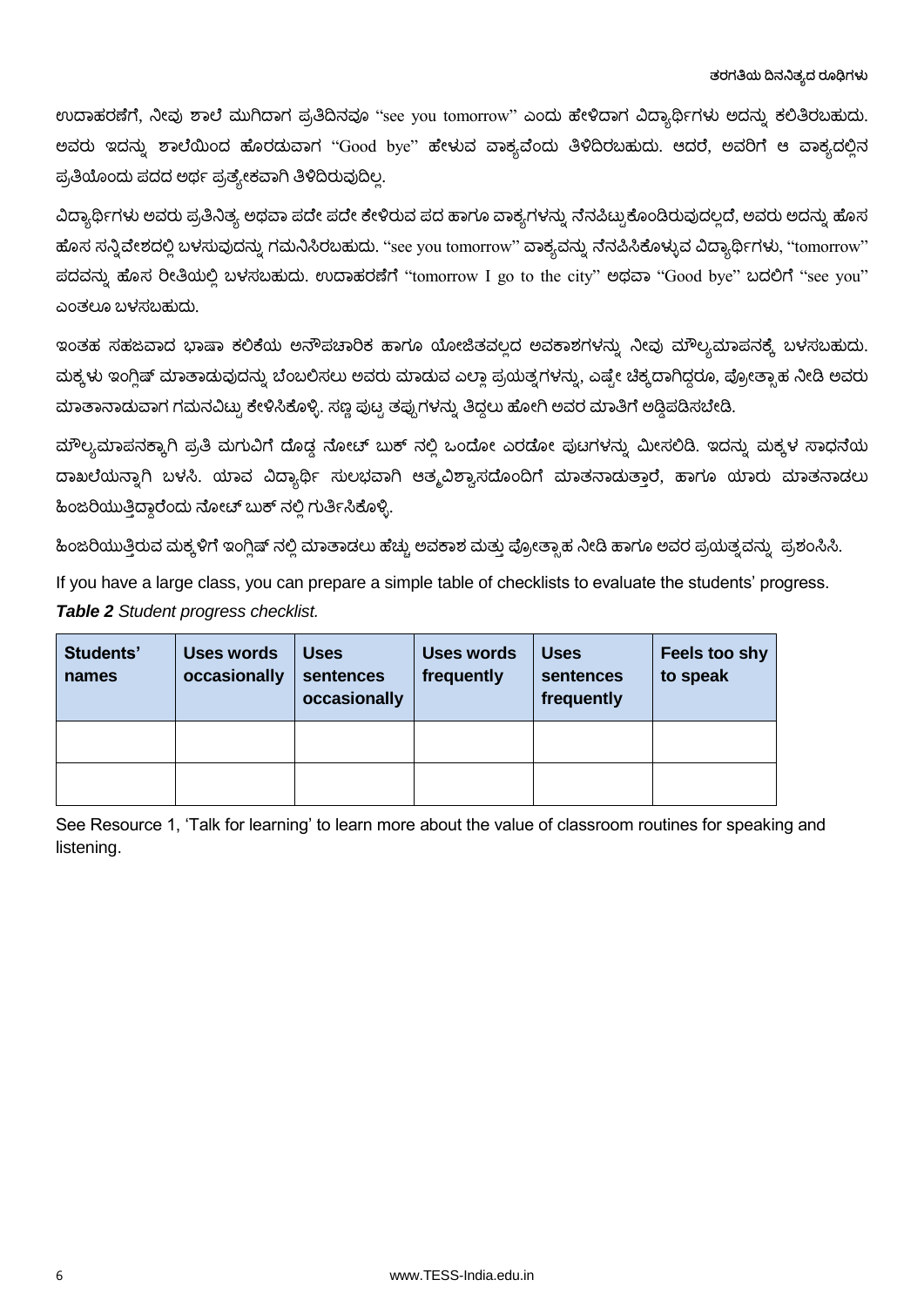### **Activity 3: Record yourself in the classroom**

Take your mobile phone into your classroom and record the first ten minutes of a lesson where you normally use English. (It does not have to be a language lesson.)

Listen back to what you recorded two or three times and answer these questions:

- How much English did you speak? What words or phrases did you use?
- Were you surprised at how much English you used? Was it more or less than you predicted?
- Did the students use English in response to you? How did you know that they understood what you said?
- Did you switch to Kannada or a local language during the ten minutes? When did you do this, and why?
- Listen to the sections where you used Kannada or the local language. Can you now think of words and sentences in English that would say the same things? Write these down – use a dictionary if you are not sure about the words, or ask another teacher or friend. Your challenge is to start using these English words in your classroom routines.

# 3 Language games

One way of introducing routines into the classroom is to use language games. In Case Study 2, a new teacher introduces a language game as a way to improve her and her students' English speaking and listening.

### **Case Study 2: Miss Shyamala introduces games in English**

*Miss Shyamala was a new teacher who was not very confident in English. She also wanted to improve her classroom management skills.* 

I decided to have a daily listening activity in English, but a fun one. I introduced the game 'Do What I Say' [see Resource 2]. It uses simple commands and requires the students to listen carefully and respond to what I say. I started by doing gestures with the words. When students became familiar with the commands, I gradually began to just say the words. It took time to focus the class, and for me to speak clearly.

With this game, I reinforced my role as teacher (giving instructions) and the students' attention was on following my instructions and listening carefully. They learned the names of simple actions and parts of the body, and they enjoyed the game. I could also feel my own English confidence improving as I practised the instructions.

My class was large, so once I made sure that all students understood the game, I made smaller groups of eight to ten students. In each group one student took the turn of a 'teacher' and gave instructions to the rest of the group. I was surprised to see Shekar, who is normally withdrawn, participating with enthusiasm in the game. I realised that we had labelled him a 'slow learner'. He must have realised that with English all of us were beginners – and this could have given him confidence to participate.

One day after school, I was walking through the village and I saw a group of my students playing 'Do What I Say' in English. They were teaching the game to their younger brothers and sisters. But I worried that their pronunciation and vocabulary were not accurate.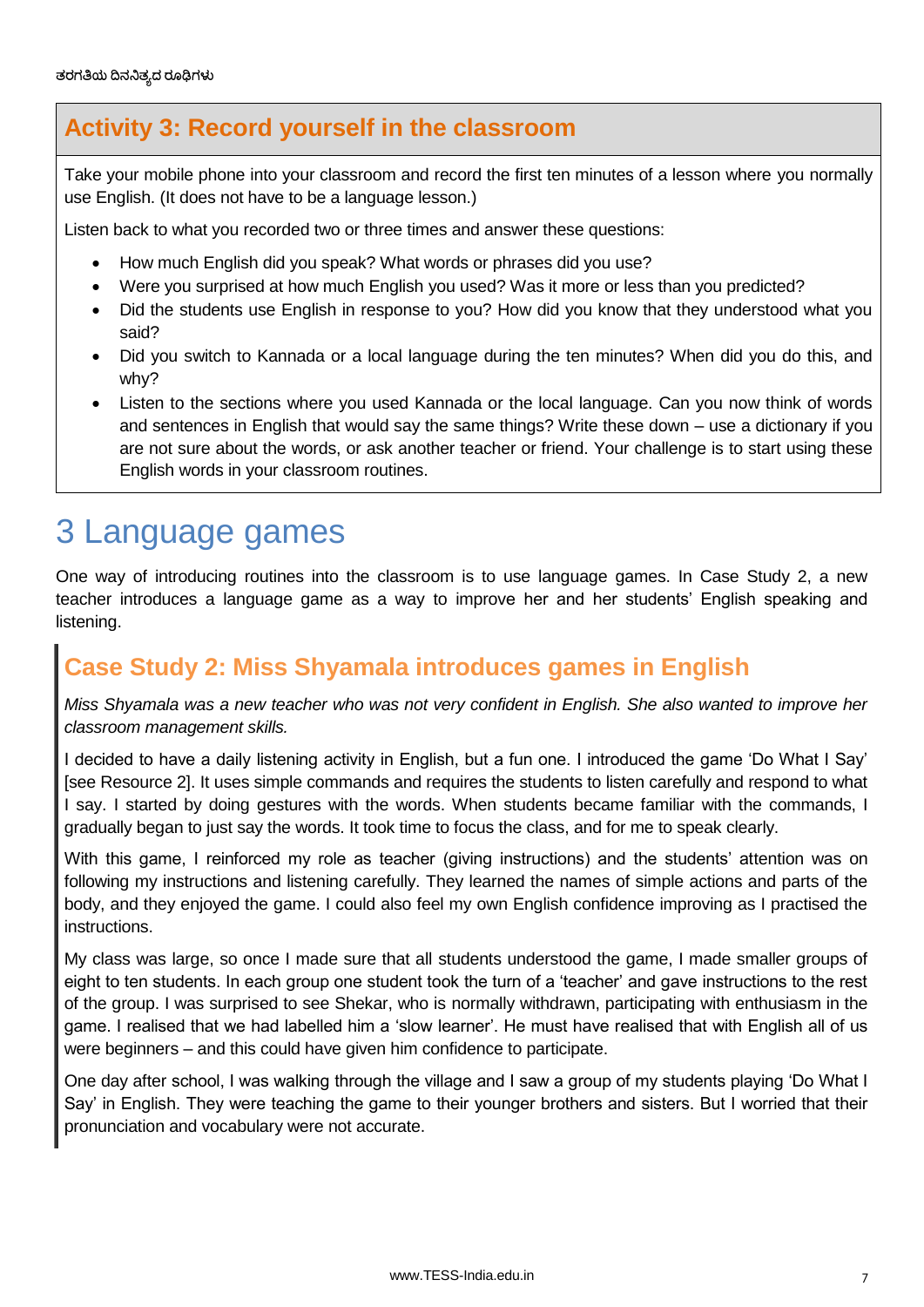

### Pause for thought

- Miss Shyamala used the game for language teaching. What were the other benefits of the game?
- Are there students like Shekar in your class? Do you think games will give them opportunities to participate?
- What is the significance of her students playing the game after school and teaching it to other children?
- Do you use any games that involve English with your students? If so, is this a regular routine or something you do infrequently?
- What should Miss Shyamala do about her worries?

Students like to play games with words and actions. You can use simple games in the classroom for English language learning. When you do this, your own English skills and confidence will improve.

### **Activity 4: English language games**

Take time to read carefully through the games and activities in Resource 2 and Resource 3. Maybe you can share this reading with a colleague and exchange ideas.

After you have read through them, choose one that you would like to try out in the classroom. Practise the words and phrases with a fellow teacher, or with someone at home. Think about how you would organise the class for the game. Would you play it inside or outside? Would you incorporate home languages into the game?

Try out your chosen game, from Resource 2 or Resource 3, with your students. When they become familiar with one game, you can introduce a new game to practise English. If students like a game, encourage them to play it outside class.

Keep one day of the week for a language game, or play a game twice a month.

For evaluation, note which students are careful listeners, and who can respond with good understanding even if just by shaking their head. Make a note of students who make good guesses, and who try to form their own questions or statements in English.



Video: Talk for learning

# 4 Summary

In this unit you have been introduced to active and participatory language learning, for yourself as much as for your students. The focus has been on the key language skills of speaking and listening, reinforced in daily classroom routines.

To learn English well, your students need frequent speaking and listening practice – not just in the language lesson. Try to increase your use of English at different times of the school day. Your classroom routines offer regular opportunities to do this.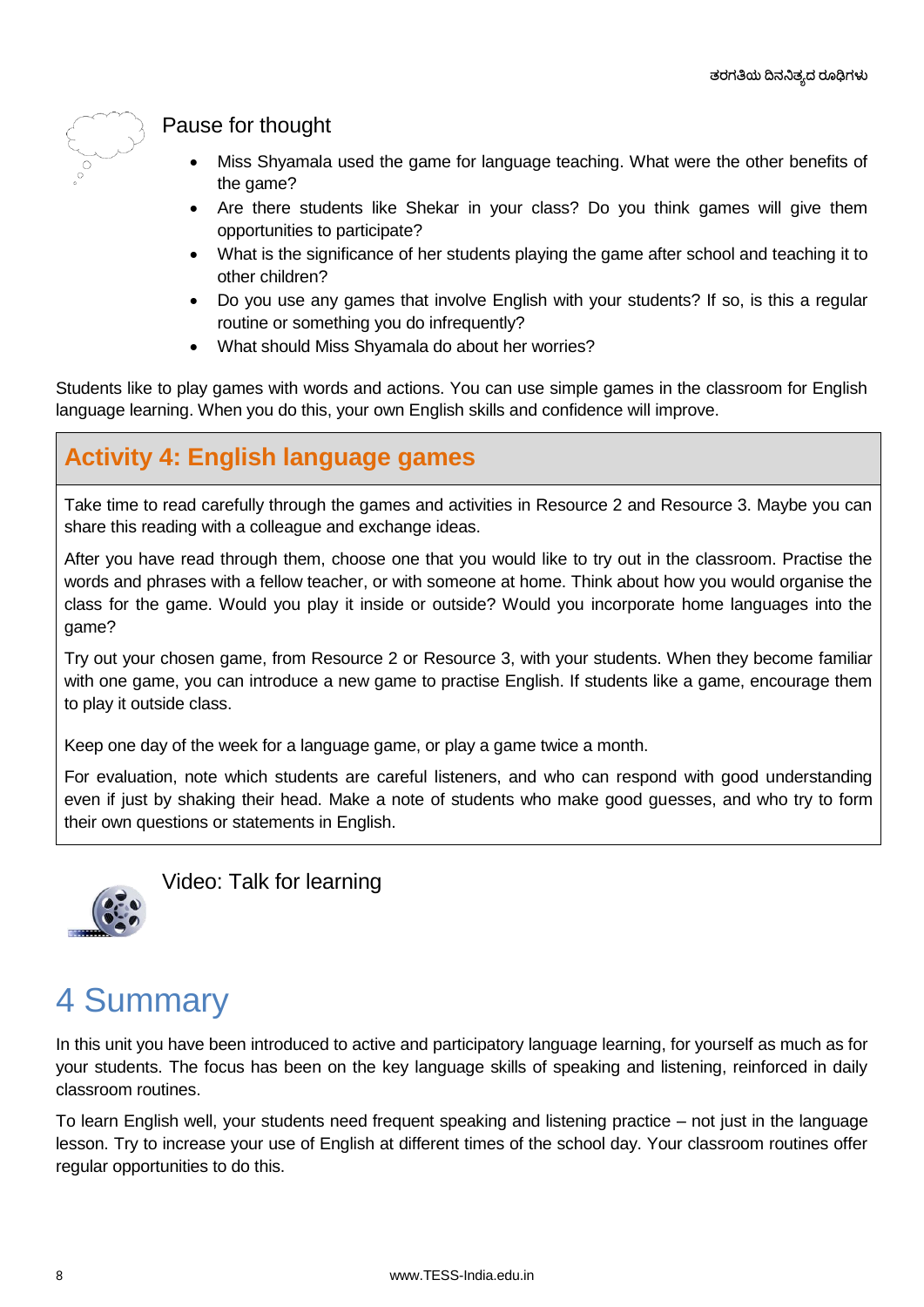### **ಸರಂಶ**

ಈ ಘಟಕದಲ್ಲಿ ನೀವು ಹಾಗೂ ನಿಮ್ಮ ವಿದ್ಯಾರ್ಥಿಗಳು ಸಕ್ರಿಯವಾಗಿ, ಹಾಗೂ ಭಾಗವಹಿಸುವಿಕೆಯ ಮೂಲಕ ಇಂಗ್ಲಿಷ್ ಭಾಷೆ ಕಲಿಯುವುದನ್ನು ಪರಿಚಯಿಸಲಾಗಿದೆ. ತರಗತಿಯ ದಿನನಿತ್ಯದ ಆಲಿಸುವ ಹಾಗೂ ಮಾತನಾಡುವ ಮುಖ್ಯ ಭಾಷಾ ಕೌಶಲಗಳಿಗೆ ಒತ್ತು ನೀಡಲಾಗಿದೆ.

ಇಂಗ್ಲಿಷ್ ಚೆನ್ನಾಗಿ ಕಲಿಯಲು ನಿಮ್ಮ ವಿದ್ಯಾರ್ಥಿಗಳಿಗೆ ಇಂಗ್ಲಿಷ್ ತರಗತಿಯಲ್ಲದೇ, ಬೇರೆ ಸಂದರ್ಭಗಳಲ್ಲಿ ಪದೇ ಪದೇ ಕೇಳಿಸಿಕೊಳ್ಳುವ ಹಾಗೂ ಮಾತನಾಡುವುದನ್ನು ಅಭ್ಯಾಸ ಮಾಡುವ ಅವಕಾಶಗಳಿರಬೇಕು. ಶಾಲೆಯ ದಿನಗಳಲ್ಲಿ ಹೆಚ್ಚು ಸಂದರ್ಭಗಳಲ್ಲಿ ಇಂಗ್ಲಿಷ್ ಬಳಸಲು ಪ್ರಯತ್ನಿಸಿ. ನಿಮ್ಮ ದಿನನಿತ್ಯದ ರೂಢಿಗಳಲ್ಲಿ ಇದಕ್ಕೆ ಸತತ ಅವಕಾಶಗಳಿವೆ.

Other Elementary English teacher development units on this topic are:

- *Using the textbook creatively*
- *Songs, rhymes and word play*
- *Learning English in the creative arts*
- *English and subject content integration*
- *Community resources for English.*

# **Resources**

### Resource 1: Talk for learning

### Why talk for learning is important

Talk is a part of human development that helps us to think, learn and make sense of the world. People use language as a tool for developing reasoning, knowledge and understanding. Therefore, encouraging students to talk as part of their learning experiences will mean that their educational progress is enhanced. Talking about the ideas being learnt means that:

- those ideas are explored
- reasoning is developed and organised
- as such, students learn more.

In a classroom there are different ways to use student talk, ranging from rote repetition to higher-order discussions.

Traditionally, teacher talk was dominant and was more valued than students' talk or knowledge. However, using talk for learning involves planning lessons so that students can talk more and learn more in a way that makes connections with their prior experience. It is much more than a question and answer session between the teacher and their students, in that the students' own language, ideas, reasoning and interests are given more time. Most of us want to talk to someone about a difficult issue or in order to find out something, and teachers can build on this instinct with well-planned activities.

#### Planning talk for learning activities in the classroom

Planning talking activities is not just for literacy and vocabulary lessons; it is also part of planning mathematics and science work and other topics. It can be planned into whole class, pair or groupwork, outdoor activities, role play-based activities, writing, reading, practical investigations, and creative work.

Even young students with limited literacy and numeracy skills can demonstrate higher-order thinking skills if the task is designed to build on their prior experience and is enjoyable. For example, students can make predictions about a story, an animal or a shape from photos, drawings or real objects. Students can list suggestions and possible solutions about problems to a puppet or character in a role play.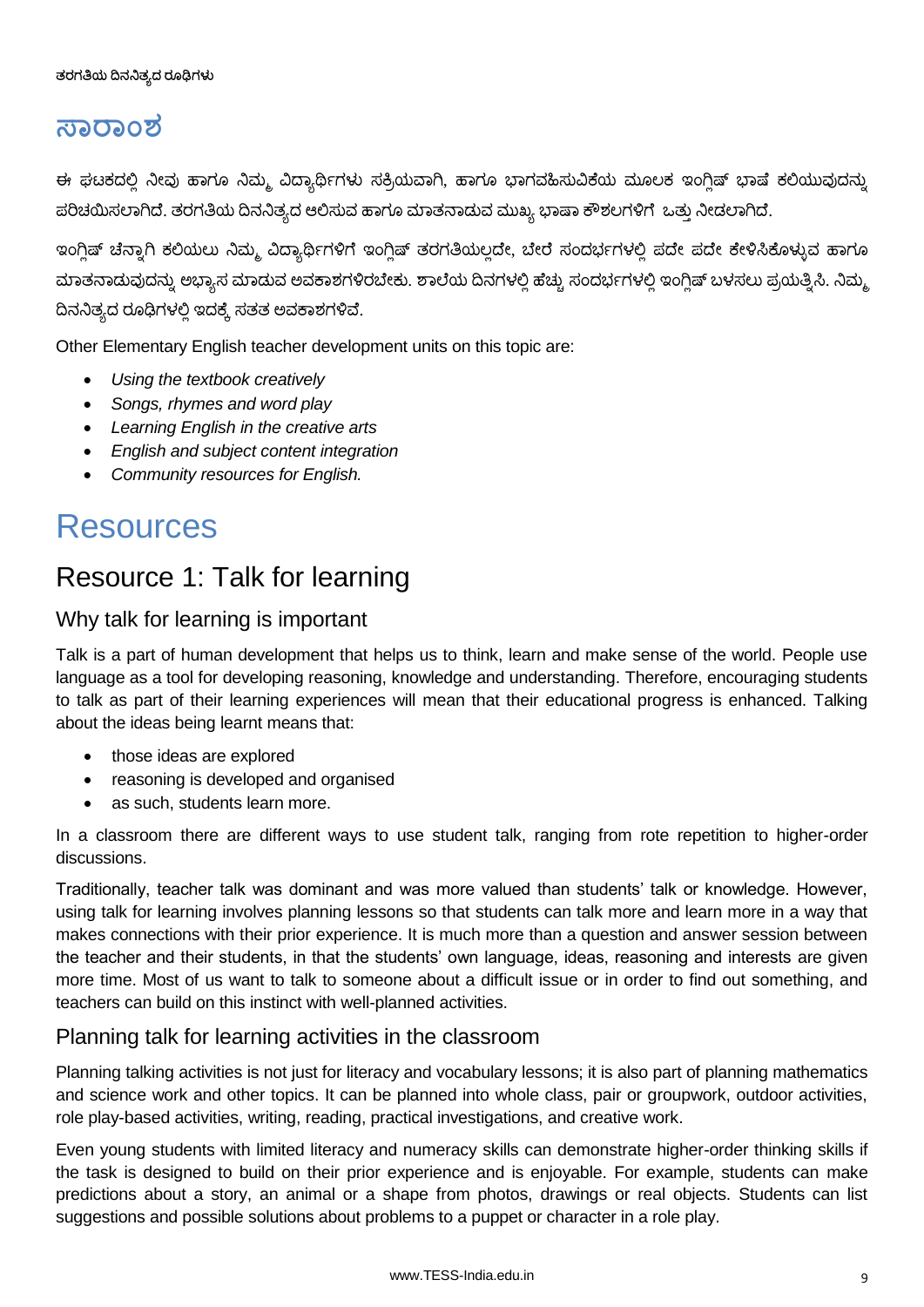Plan the lesson around what you want the students to learn and think about, as well as what type of talk you want students to develop. Some types of talk are exploratory, for example: 'What could happen next?', 'Have we seen this before?', 'What could this be?' or 'Why do you think that is?' Other types of talk are more analytical, for example weighing up ideas, evidence or suggestions.

Try to make it interesting, enjoyable and possible for all students to participate in dialogue. Students need to be comfortable and feel safe in expressing views and exploring ideas without fear of ridicule or being made to feel they are getting it wrong.

### Building on students' talk

Talk for learning gives teachers opportunities to:

- listen to what students say
- appreciate and build on students' ideas
- encourage the students to take it further.

Not all responses have to be written or formally assessed, because developing ideas through talk is a valuable part of learning. You should use their experiences and ideas as much as possible to make their learning feel relevant. The best student talk is exploratory, which means that the students explore and challenge one another's ideas so that they can become confident about their responses. Groups talking together should be encouraged not to just accept an answer, whoever gives it. You can model challenging thinking in a whole class setting through your use of probing questions like 'Why?', 'How did you decide that?' or 'Can you see any problems with that solution?' You can walk around the classroom listening to groups of students and extending their thinking by asking such questions.

Your students will be encouraged if their talk, ideas and experiences are valued and appreciated. Praise your students for their behaviour when talking, listening carefully, questioning one another, and learning not to interrupt. Be aware of members of the class who are marginalised and think about how you can ensure that they are included. It may take some time to establish ways of working that allow all students to participate fully.

#### Encourage students to ask questions themselves

Develop a climate in your classroom where good challenging questions are asked and where students' ideas are respected and praised. Students will not ask questions if they are afraid of how they will be received or if they think their ideas are not valued. Inviting students to ask the questions encourages them to show curiosity, asks them to think in a different way about their learning and helps you to understand their point of view.

You could plan some regular group or pair work, or perhaps a 'student question time' so that students can raise queries or ask for clarification. You could:

- entitle a section of your lesson 'Hands up if you have a question'
- put a student in the hot-seat and encourage the other students to question that student as if they were a character, e.g. Pythagoras or Mirabai
- play a 'Tell Me More' game in pairs or small groups
- give students a question grid with who/what/where/when/why questions to practise basic enquiry
- give the students some data (such as the data available from the World Data Bank, e.g. the percentage of children in full-time education or exclusive breastfeeding rates for different countries), and ask them to think of questions you could ask about this data
- design a question wall listing the students' questions of the week.

You may be pleasantly surprised at the level of interest and thinking that you see when students are freer to ask and answer questions that come from them. As students learn how to communicate more clearly and accurately, they not only increase their oral and written vocabulary, but they also develop new knowledge and skills.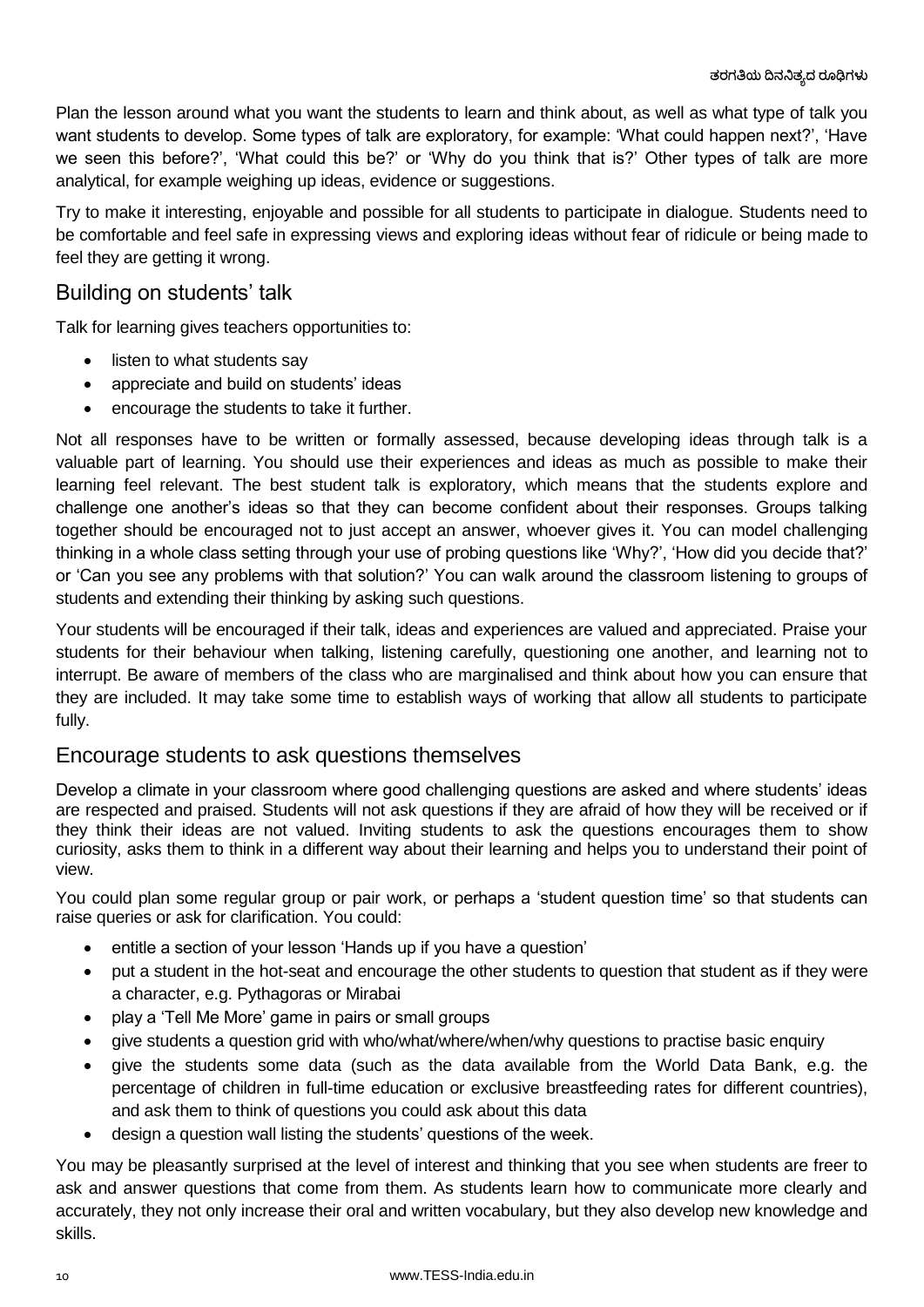## Resource 2: Two English language games

You can encourage active listening in English with your students, and prompt them to respond to the English that you use. You can observe how much students understand what you say. Students can also learn by observing their peers. In games, you can use home languages as well as English, to encourage participation.

### 'Do What I Say'

The teacher gives instructions orally and the students must listen and do the actions.

Start with simple instructions.

As students make progress, make the game more advanced. You can also adapt the game to different topics.

- 'Touch your nose.'
- 'Touch your partner's back.'
- 'Hold up five fingers.'
- 'Point to someone who has long hair.'
- 'Put your pencil on the floor.'
- 'Put your pencil under the chair.'
- 'If you like mangoes, clap your hands.'
- 'If you don't like bananas, make a face.'
- 'If Delhi is capital of India, put up your hands.'
- 'If plants grow with the help of sunlight, nod your head.'

Some students would copy others, of course, but the point of the game is that everyone is hearing and responding to English. As students do this, they can learn vocabulary for physical descriptions, for positions, likes and dislikes, language for specific subjects, and language for general knowledge.

When you try out this kind of activity in your classroom, make sure that you choose actions and situations appropriate for the students and their level of knowledge. You may demonstrate the actions linked to the English, especially when these are new words, or when the students are having difficulty. Give the students time to listen and respond. They do not need to produce any English – they must only show that they understand you. You and the students can mix English and home languages in the game, to encourage participation.

#### 'Guess Who'

Divide the class into two groups. Group 1 has to secretly think of a thing or a person; Group 2 has to ask questions to guess who or what is it. Group 1 can only answer only 'yes' or 'no'. As the teacher you must help Group 2 to ask their questions. Prepare for the game in the following way:

Think of six things and people that Group 1 can choose as their secret – these can be familiar to the students, such as a chair, a table, a spoon, a tiffin box, a water bottle or a book. For people, think of professions like postman, driver, cook, teacher, doctor, nurse or policeman/woman. Then think of all the words that could be used to describe these things and people. Next, think of how questions could be asked using these words.

Let Group 1 choose one of the six things or people as their secret. Remind the students in Group 1 that women as well as men can be found in all the occupations. Here are some examples:

- For people (postman, driver, cook, teacher, doctor, nurse or policeman/woman):
	- o 'Is it a man or a woman?'
	- o 'Does the person wear a uniform?'
	- o 'Is the uniform white?'
	- o 'Does the person use chalk/a stethoscope/a thermometer/a bicycle?'
	- o 'Does the person work in a hospital/school/kitchen/police station?'
- For things (a chair, a table, a spoon, a tiffin box, a water bottle, and a book):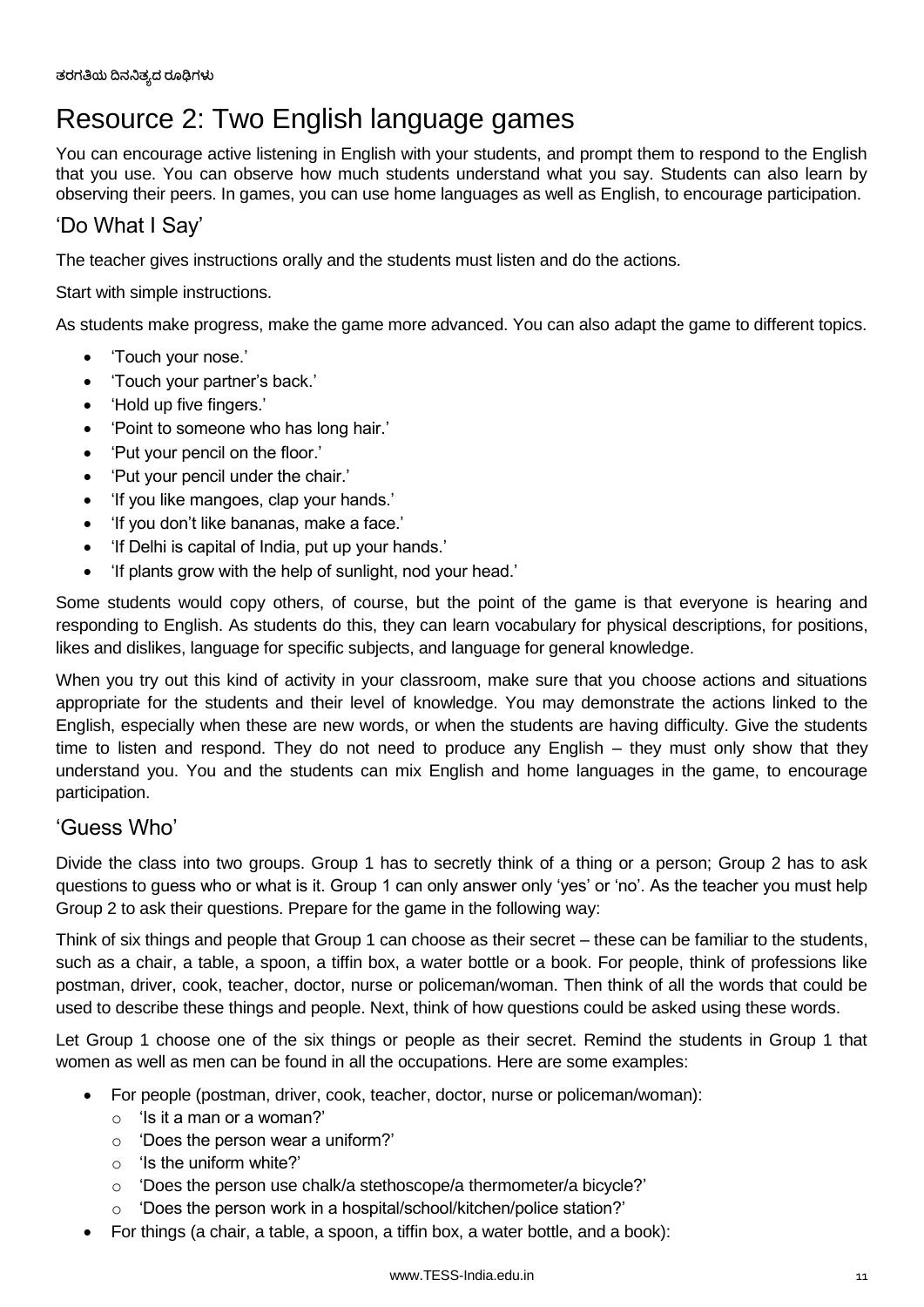- o Size words: 'Is it big? Is it small?'
- o Shape words: 'Is it round? Is it square? Is it long?'
- o Colour words: 'Is it white? Is it black? Is it coloured?'
- o Material words: 'Is it made of plastic/paper/wood/leather/steel?'
- o Used-for words: 'Is it used for writing/reading/cutting/keeping things?'
- $\circ$  Location words: 'Is it here in your bag/in this room/in school/in every house?'

Before you play the game in class, most importantly, make time for yourself to practise the words in English. If possible, play 'Guess Who' with a fellow teacher, as a partner.

## Resource 3: Activities to encourage speaking and listening in English

(This is an extract from Krishna Kumar's book *The Child's Language and the Teacher*.)

These are just some of the dozens of activities any teacher can organise in any ordinary classroom. Each time an activity is repeated with some little change, it will be received with even greater enthusiasm by the children than it got last time. So do each activity any number of times, adding something new each time. Keep a record of the variations so that you can introduce your innovations to a new colleague. Nearly each activity described here can become the starting point of a dozen variations.

#### 1 'What Did You See?'

**Stage 1:** Ask one child to go out of the room, see what is happening outside, and tell the class what he saw. For instance, he might report that he saw a truck, two shops and a bicycle.

**Stage 2:** Now the rest of the children, preferably sitting in a circle, will ask him questions, one by one, and one question per child. For instance, a child may ask: 'What was hanging from the bicycle's handle?' The reply may be: 'A basket.' The next question may be, 'What colour was the basket?'

**Stage 3:** When one round of questioning is complete, the teacher will ask the child who has gone out: 'Who asked the best question?' Supposing he says, 'Shashi asked the best question; the teacher will ask: 'What was the question?'

**Stage 4:** The next round starts with Shashi. Ask her to see something that the earlier child had not seen. When she comes back, ask children to come up with new questions – not the ones they have already asked.

#### 2 'Asking the Explorers'

Send a small group of children, no more than five or six, to study some specific object or place near the school or even inside the school building. For example, they may be sent to examine a cluster of trees, a tea stall, a broken bridge, or a nest. Ask them to explore it carefully and discuss among themselves everything they notice.

While the explorer group is away, tell the rest of the class about the object in some detail. For example, if the explorers have gone to examine a tea stall, tell the class about the things available at the stall, who runs it, where do the things available there come from, etc.

When the explorer group comes back, it will face questions from the class. The teacher can also have her turn. Next time, send a different group.

#### 3 'Guess What I Saw'

One child goes out, stands at the door or at some distance from the class, and selects one of the hundreds of things she sees around (it could be anything – tree, leaf, squirrel, bird, wires, pole, grass, stones). When she comes back, she says just one sentence about the thing she has in mind. For example, she might say, 'What I saw is brown.'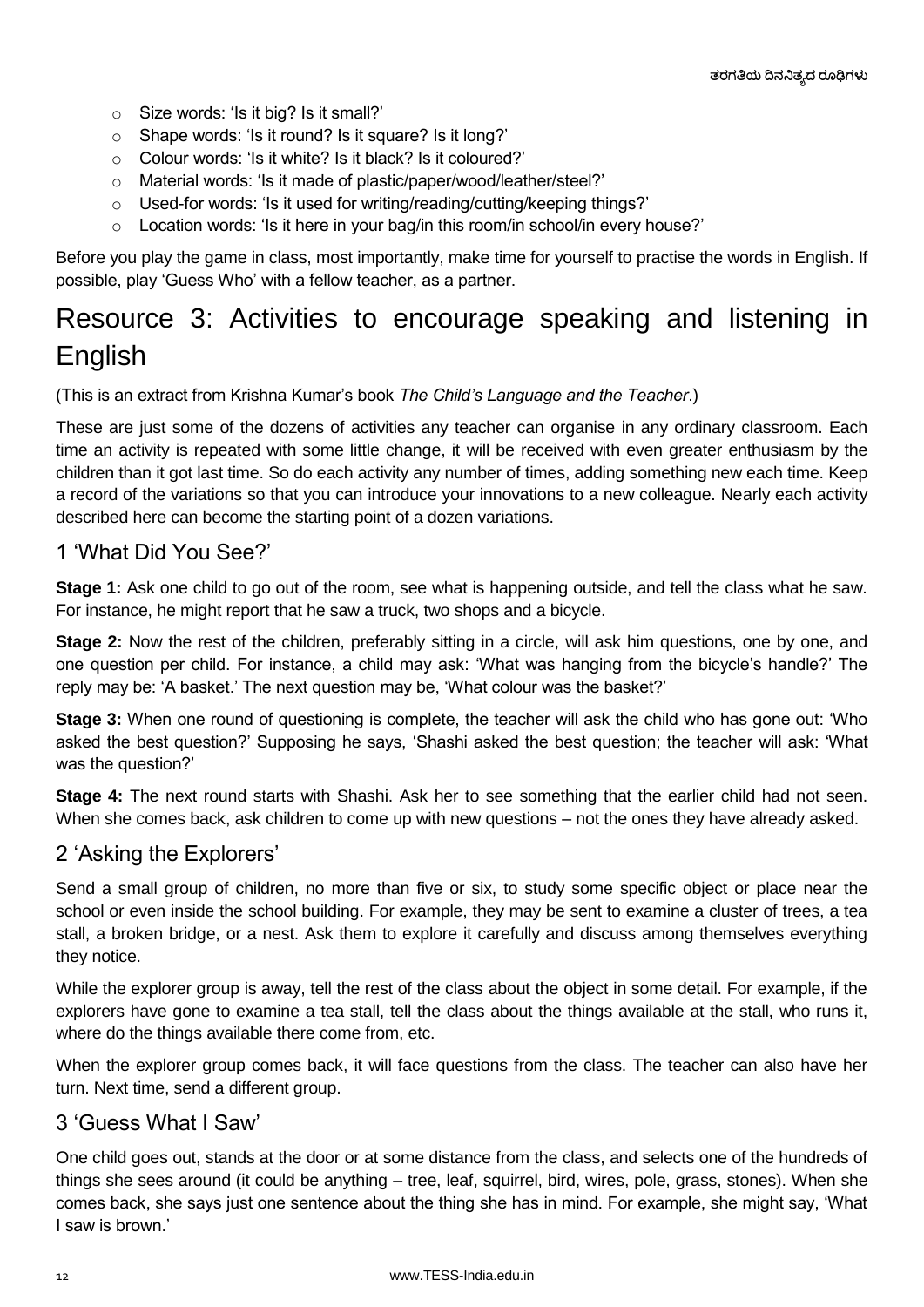Now every child in the class gets one chance to ask more about the thing and guess what it was. For example, questioning may go like this:

Child 1: 'Is it thin?' Answer: 'No.' Child 2: 'How big is it?' Answer: 'It's quite big.' Child 3: 'Is it as big as a chair?' Answer: 'No, it's smaller than a chair.' Child 4: 'Can it turn?' …

Finally when the thing has been guessed correctly, some children may object to the answers they got for their questions. For instance, someone may point out that the colour was not brown but clay-like. In such situations, the teacher's role is very important, as someone who can help children establish subtle distinctions between meanings.

#### 4 'Doing What Was Said'

Ask children to listen and do what you tell them to do. Start with simple things to do, and ask the whole class to do them together. Examples:

'Touch your head.'

'Close your right eye.'

'Clap on your head.'

Divide the class in two groups. The teacher will give instructions to the first group, and the children of this group will now give similar instructions to the second group. Gradually make your instructions more complicated, for example:

'Touch your head with both hands, then touch your right ear with your right hand.'

'Close both eyes, touch your neighbour, ask him to give you his left hand.'

When children of one group give instructions to the other group, they need not repeat everything they have heard. Encourage them to make up new instructions.

#### 5 'Comparing'

Make sets of similar-looking things, such as leaves of two or more trees, flowers of different plants, stones, pieces of paper cut in different shapes, etc.

Ask children to listen to the description you give of one of the things in a set, and on the basis of the description they must decide which one you are thinking of. Example:

'I'm thinking of a leaf that is smooth and long, and it has even edges.'

After doing this activity a few times, ask children to take turns to choose and describe. Change things each time you do this activity. Identify more subtle features each time.

# Additional resources

- Teachers of India classroom resources:<http://www.teachersofindia.org/en>
- Children talk their way into literacy' by Gordon Wells: [http://people.ucsc.edu/~gwells/Files/Papers\\_Folder/Talk-Literacy.pdf](http://people.ucsc.edu/~gwells/Files/Papers_Folder/Talk-Literacy.pdf)